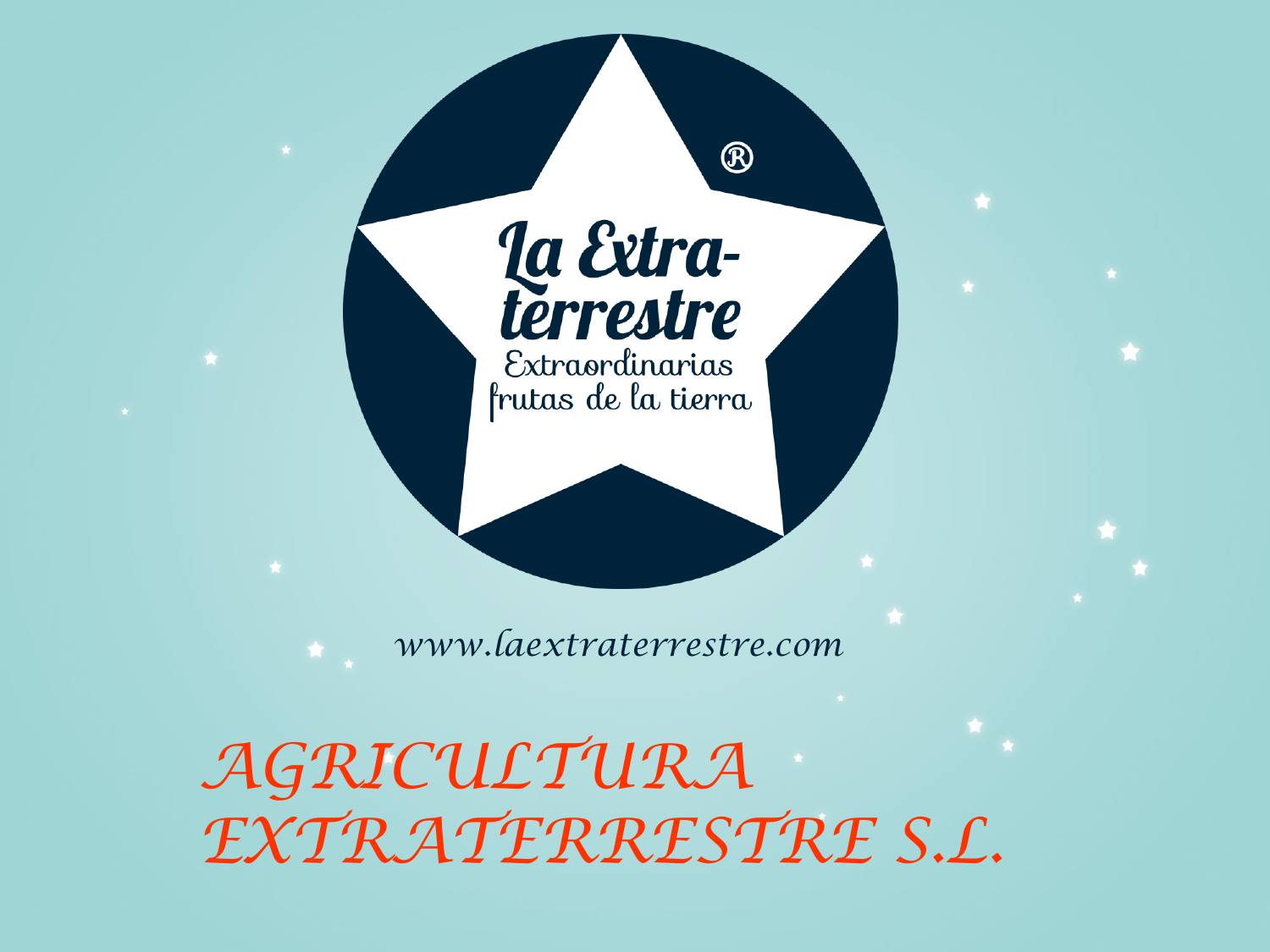

*The Extra-Terrestrial is a fruit COMPANY whose origins date back to 1954 based on Sevilla and with a consolidated production of high quality Oranges, Peaches, Nectarine & Paraguayos.*

*In these years, the People of The Extra-terrestrial keeps seeking the better taste on their fruits and commitment to choice varieties that maximize the benefits of the climate of southern Spain.*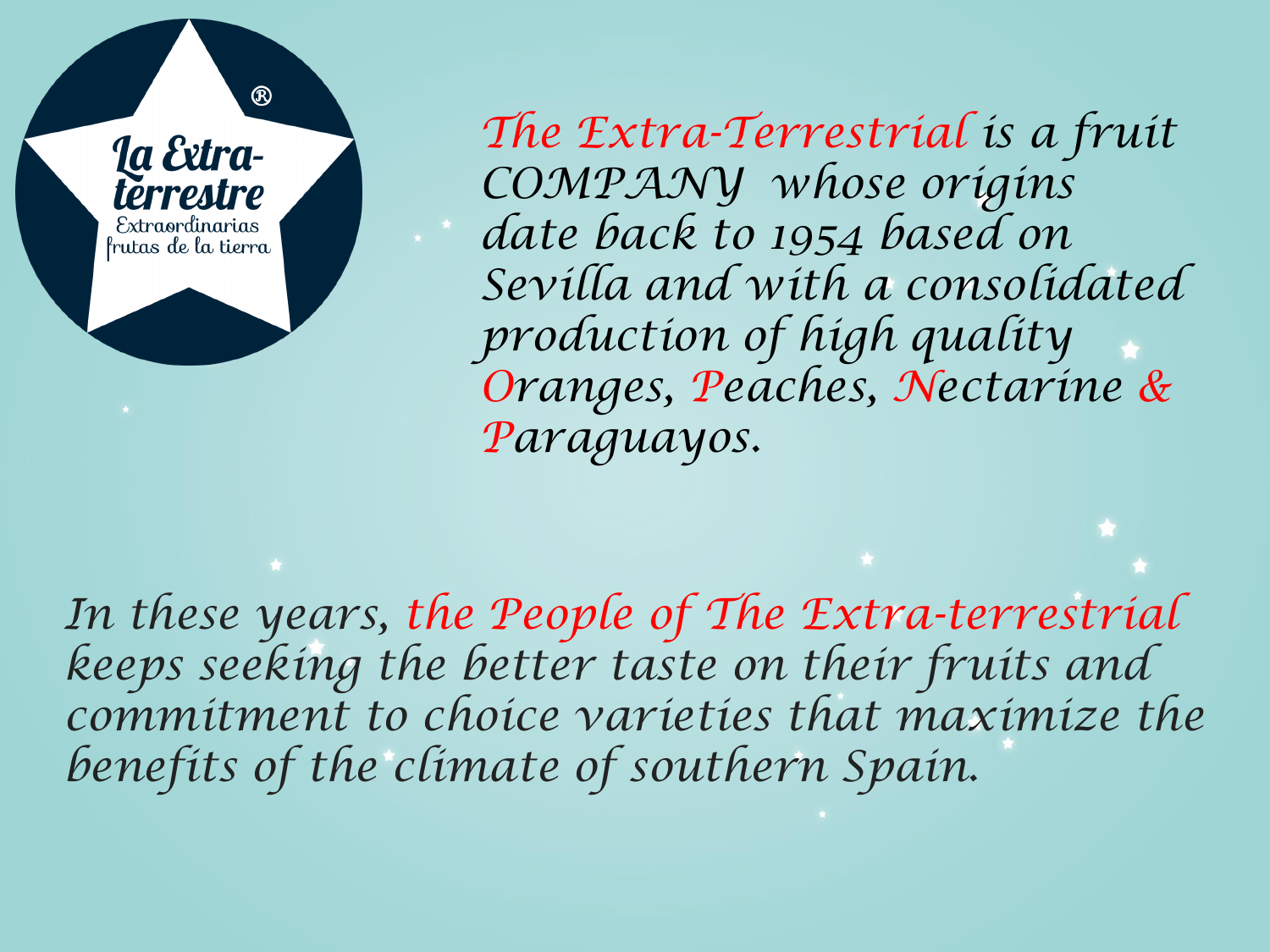

In that way in 2004 we started the production of *flat peach variety with extraordinary properties breathtakingly natural flavour:* 

*THE EXTRA-TERRESTRIAL PEACH.*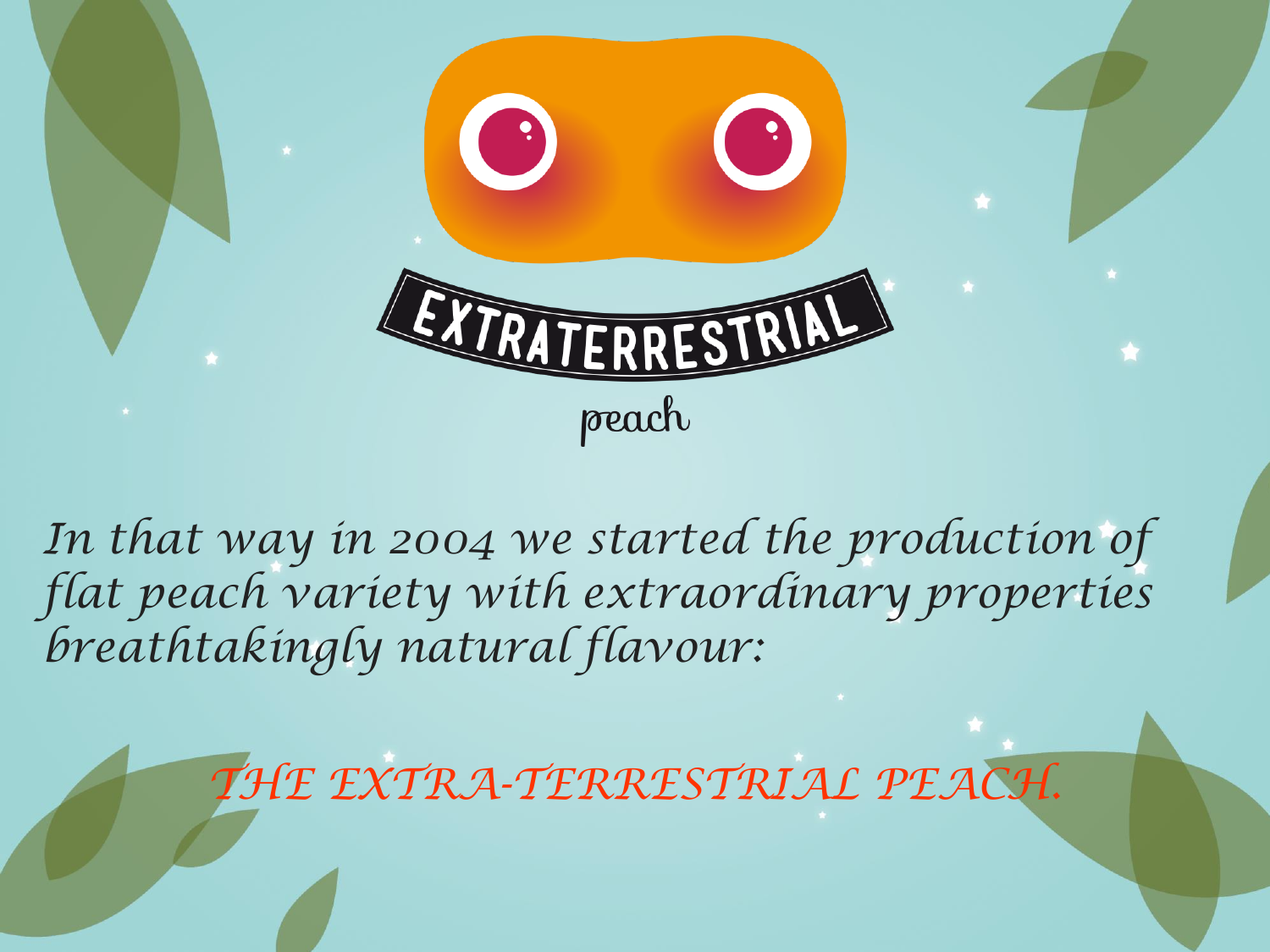*EXTRA-TERRESTRIAL PEACH may seem alien*

*The extra-terrestrial Peach tastes like a peach very tasty, juicy and sweet, low heat, round and flat and that eats snacks while rotating through your fingers like a flying saucer.*

*but they are extra-terrestrials.*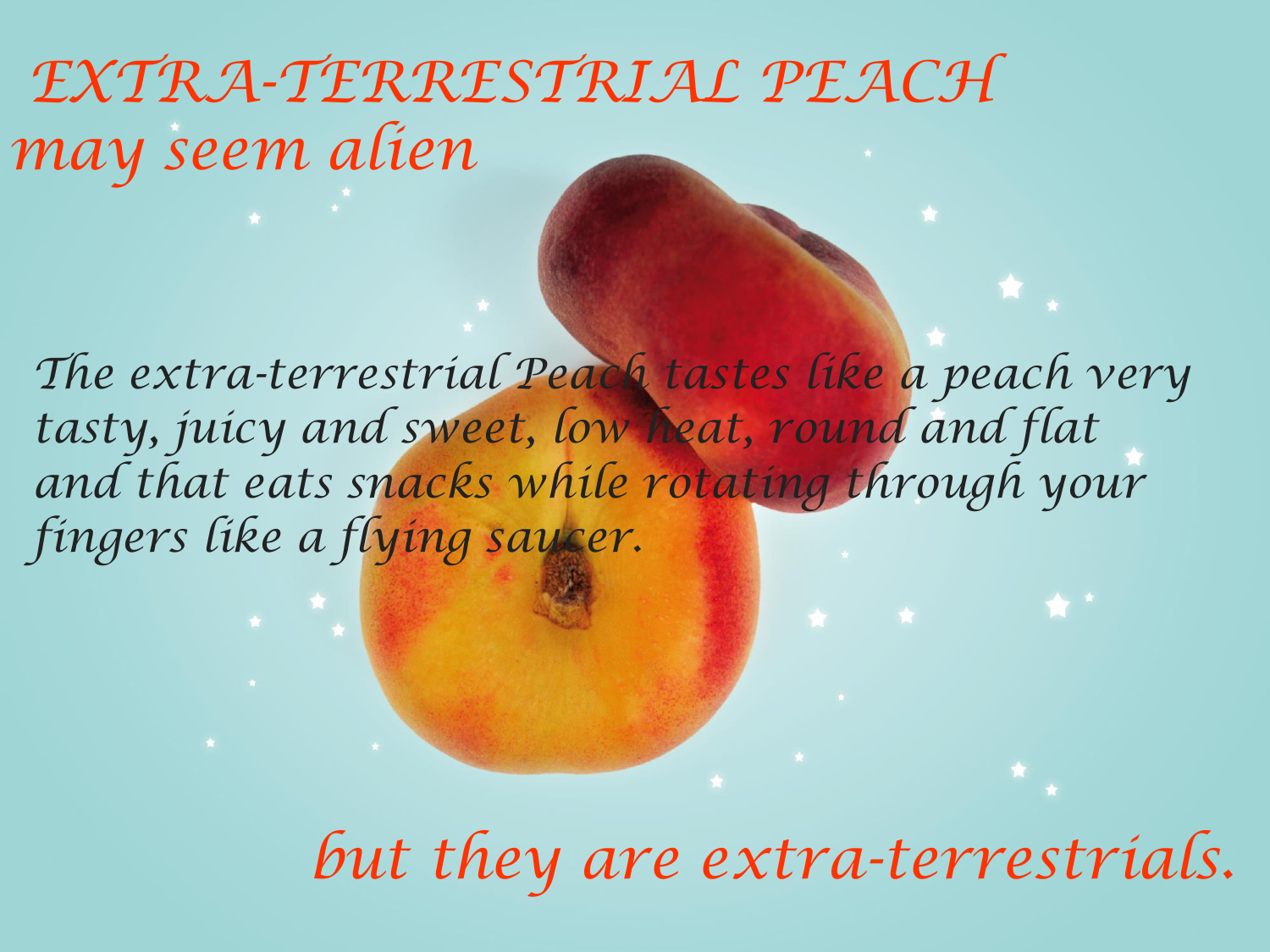*EXTRA-TERRESTRIAL PEACH may seem alien*

*Our plate peach contains no additives, is collected*  in its peak of ripeness, in just the right size, color *and flavour, cultivating with integrated farming, with scrupulous reduced resource consumption, chemicals, energy, and offering them only seasonal, direct selection from the tree to the point of sale.*

*but they are extra-terrestrials.*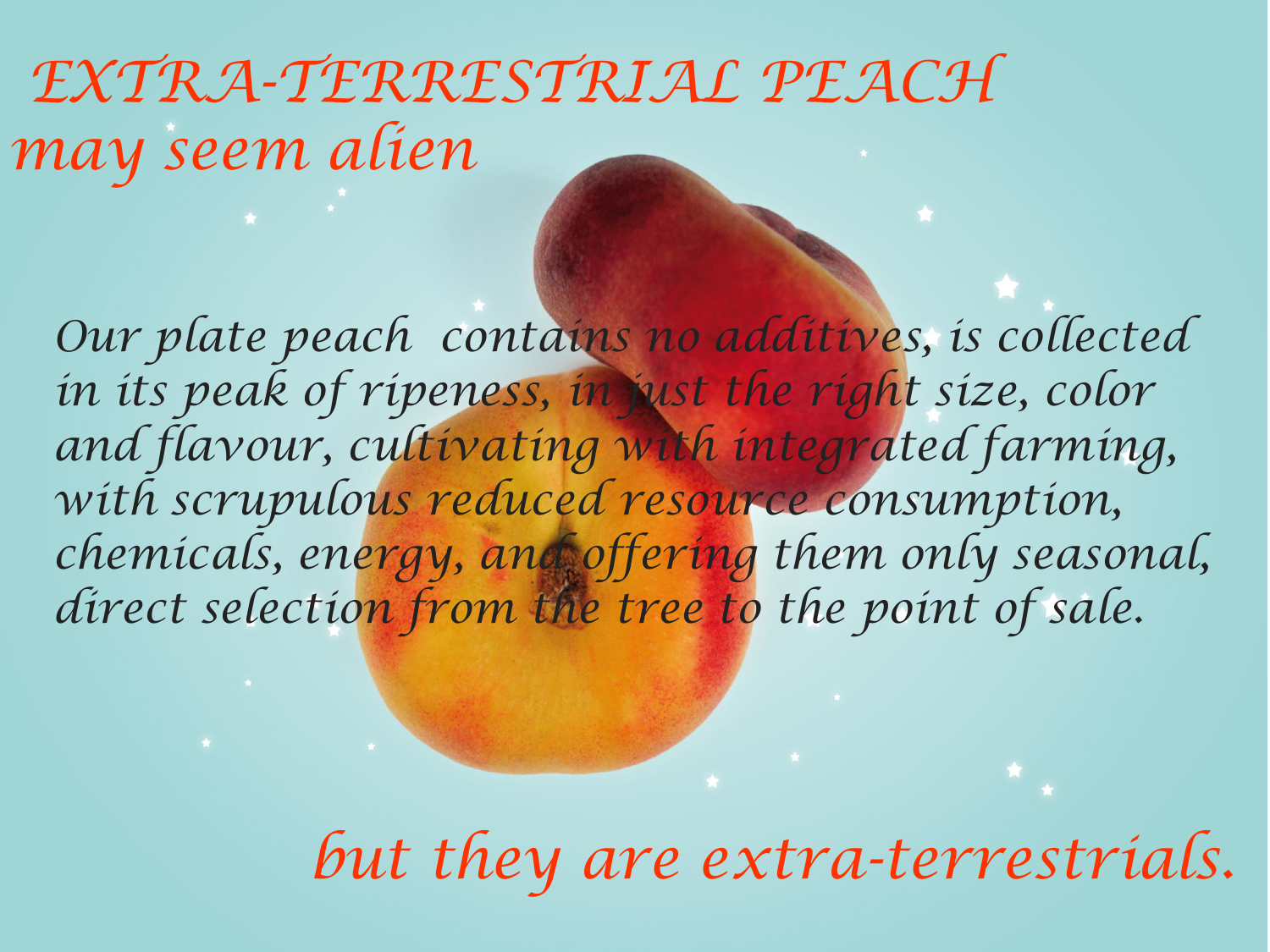## *The secret of The extra-terrestrial peach is the mime on how to cultivate them, collect them and distribute*

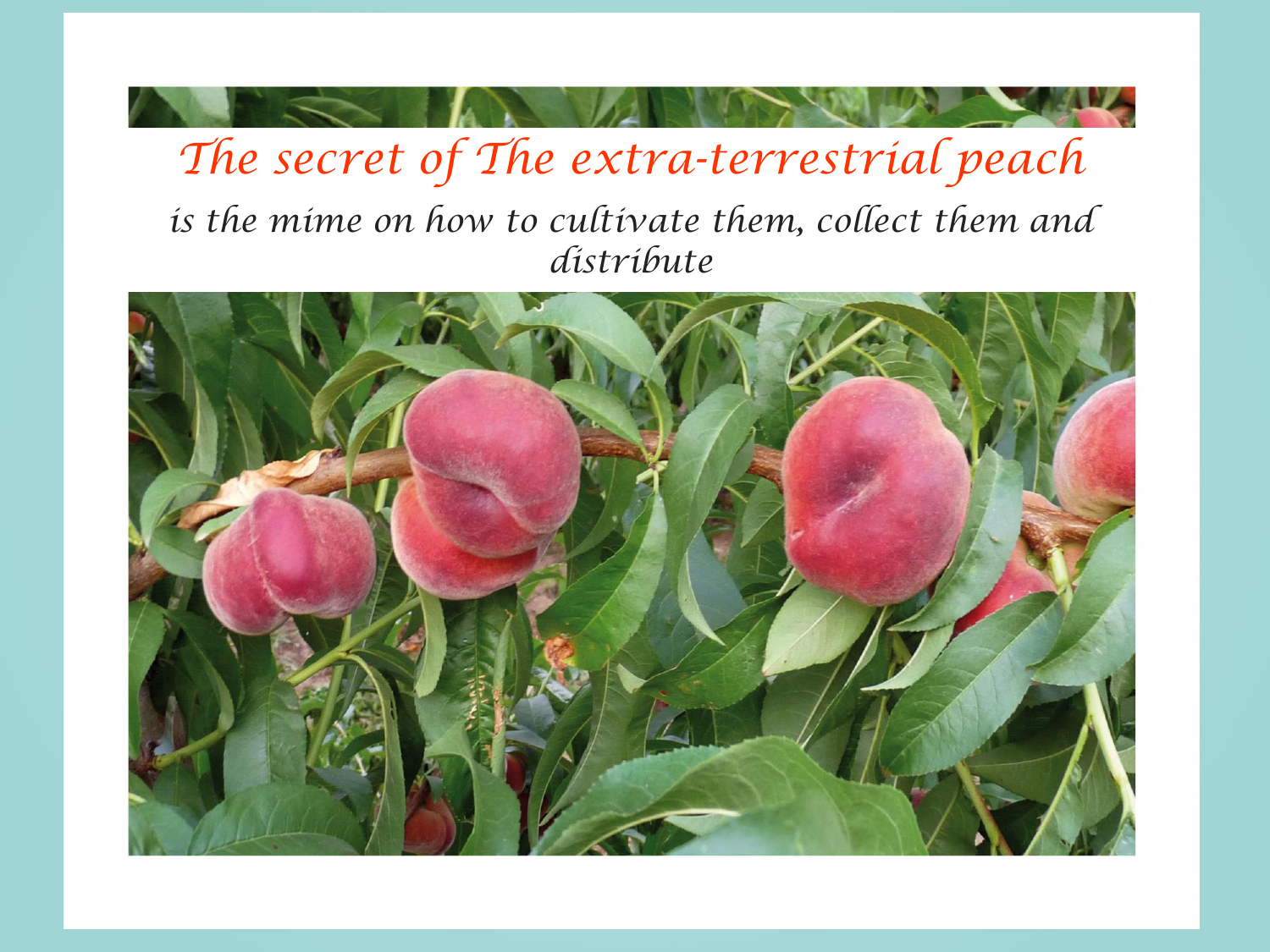

*The Extra-terrestrial fields are located in Andalusia. We are producing annually around a million flat nectarines*  and peaches, which are the earliest of its kind, collecting *them since late April until June.* 

In these fields, fruits are picked just right to distribute *maturing quickly and directly from the Extra-terrestrial countryside to our customers.*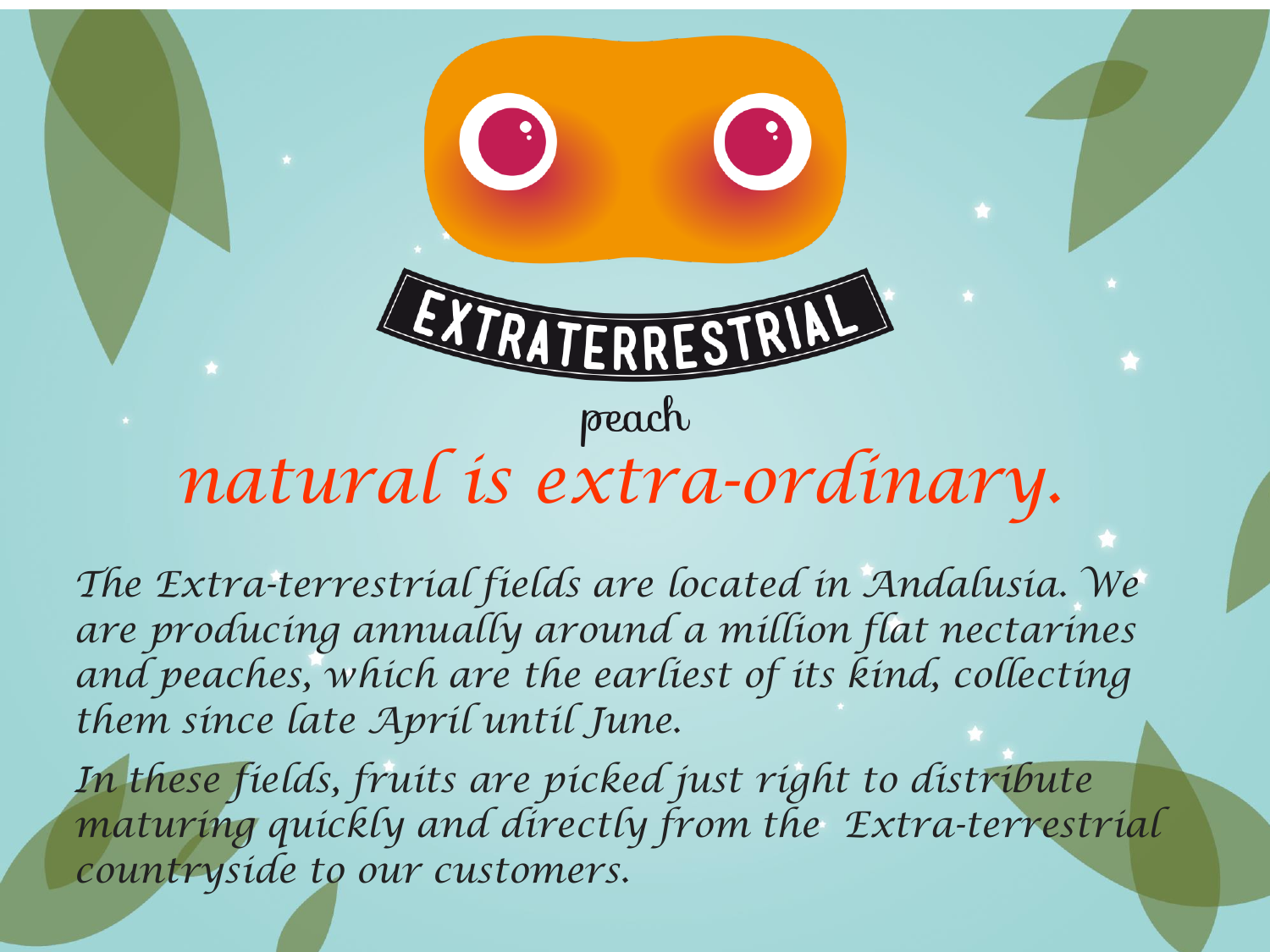## *The Extra-terrestrial social responsibility*

*It is reflected from our intention to implement healthy eating habits associated with the consumption of fresh fruit.* 

*Our commitment to integrated farming backed by quality certificates AAP Global granted to agricultural holdings caring especially production of their fruits minimizing the*  impact on the environment by reducing the use of *chemicals and ensuring a responsible process in the health and safety of workers.*

*Also, The Extra-terrestrial owner was allied with the Bayer Crop Science, and part of their community (Food Chain Partnership).*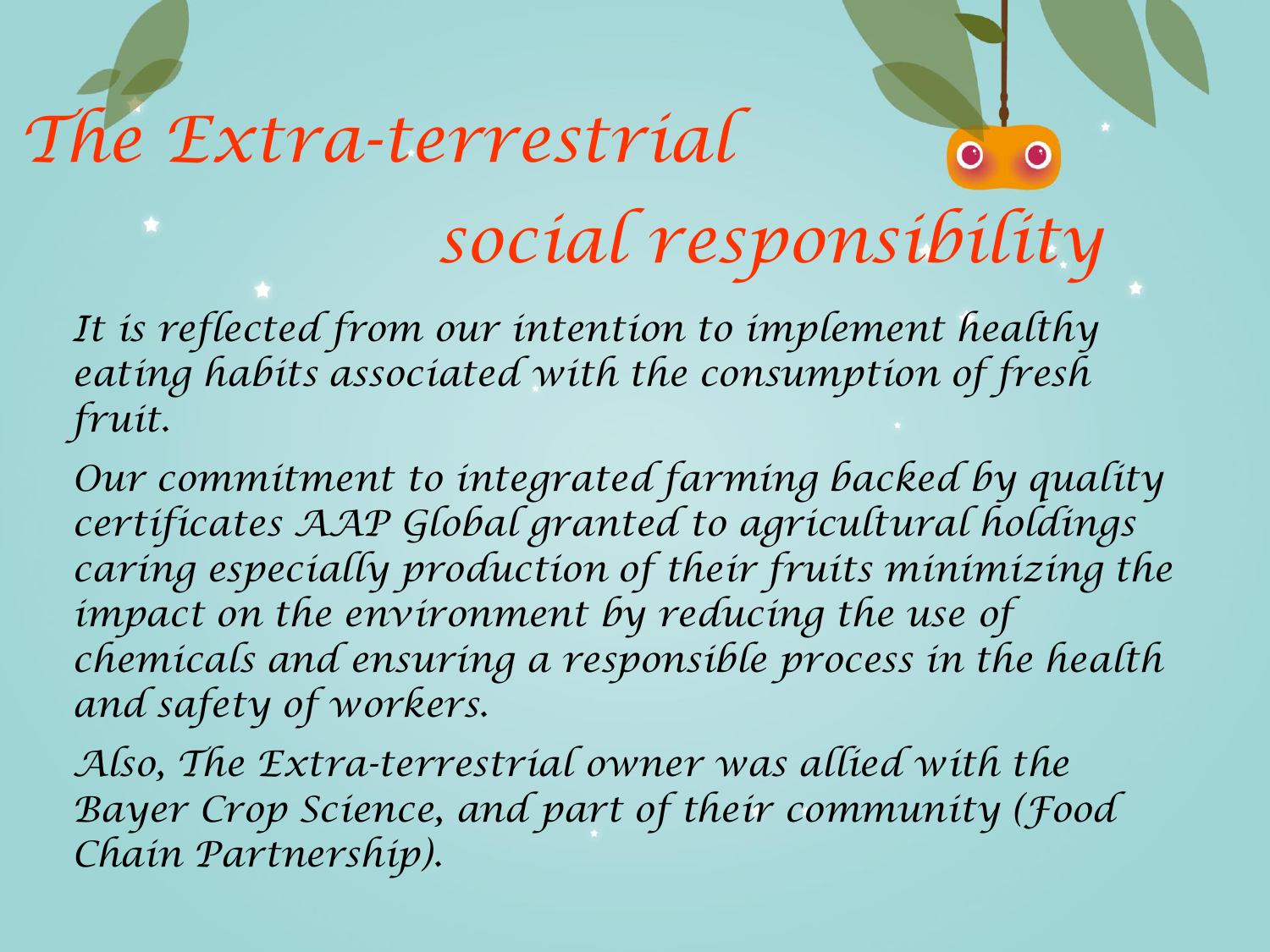

*The product presentation is important to connect emotionally with consumers and reach the customer attention on the point of sale.* 

*Our product formats allowing the presence of our brand and its values, looking a direct and intense contact with customer emotions.* 

*Extra-terrestrial experience*